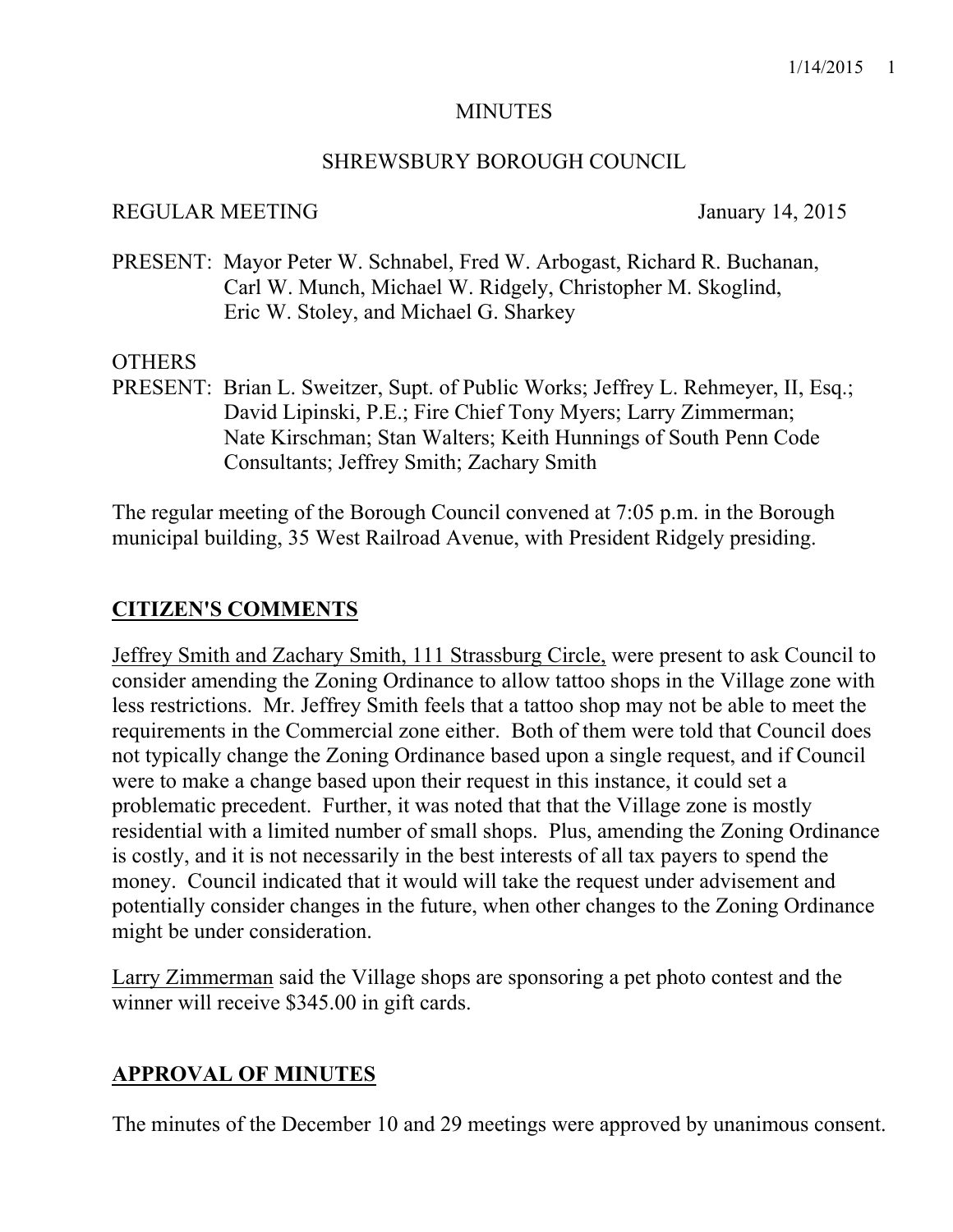# **APPROVAL OF EXPENDITURES AND REPORT OF ACCOUNTS**

C. Skoglind moved to approve the expenditures and report of accounts for December. E. Stoley seconded. The motion carried with all in favor. The December Municipal Authority report was included for informational purposes only.

# **BILL LIST**

The bill list for December was presented: General account: check numbers 12560 thru 12611; Water account: check numbers 5284 thru 5295; Sewer account: check numbers 4924 thru 4934; Highway Aid account: check numbers 894 thru 896.

- C. Skoglind moved to approve the bill list for December, 2014.
- M. Sharkey seconded. The motion carried with all in favor.

# **APPROVAL OF PAYROLL REGISTER**

C. Skoglind moved to approve the December 8 and 22 payroll registers.

F. Arbogast seconded. The motion carried with all in favor.

# **SUBDIVISION & LAND DEVELOPMENT**

## 95 East Forrest Avenue Preliminary/Final Extension

The applicant's engineer submitted a letter withdrawing the plan.

- E. Stoley moved to approve the request of the applicant to withdraw the plan.
- R. Buchanan seconded. The motion carried with all in favor.

Thompson Subdivision Plan

This plan will be on the February 11 agenda.

Apple Tree Court Subdivision Plan

This plan will be on the February 11 agenda. If additional fill dirt is needed for this development, the fill must meet Borough testing requirements before it is moved to the site.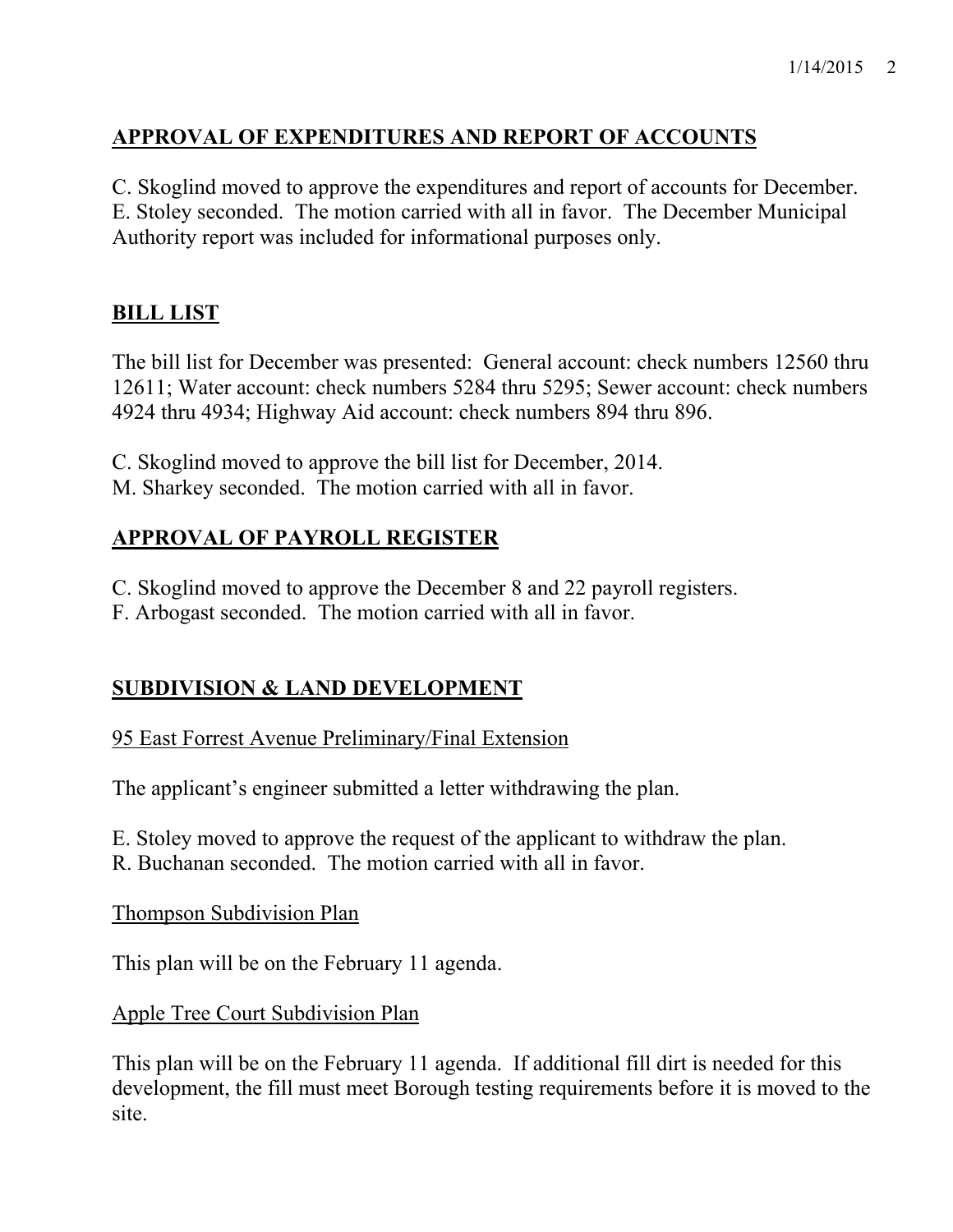## **Codes Enforcement** – Keith Hunnings

Three permits were issued in December. A complaint was received regarding a home that the Penn-Mar Organization owns at 75 Woodland Drive that is used as a group home for clients. Group homes are allowed under Federal case law in any residential zone despite any language in the Zoning Ordinance. Keith will follow up with the Penn-Mar Organization on the complaint that residents are trespassing on neighboring properties and that vehicles connected to the house are speeding on the street. Keith said he received another complaint about constant drumming at 117 South Main Street. His office investigated and spoke with the tenant who will try to soften the sound in some way. He is not playing the drums late at night.

## **Southern Regional Police Department** – Richard R. Buchanan

An officer was hired in late December. Loganville Borough gave notice late in the year that it will no longer be using the Department's services. The policy will need to change for entities buying service with the need to give more notice. Liability insurance went up drastically.

## National Law Enforcement Appreciation Day

M. Sharkey moved that a letter of appreciation to formally recognize the Southern Regional Police Department be sent.

R. Buchanan seconded. E. Stoley suggested it be done in the form of a Resolution. The motion was amended to prepare and accept a Resolution of Appreciation. The Council President and solicitor were going to coordinate efforts to complete such a Resolution.

## **Water & Sewer** – Richard R. Buchanan

## Deer Creek Force Main Repair

Kinsley Construction replaced the sewer force main next to the pump station on January 7. The force main was replaced with ductile iron pipe instead of the existing plastic. The 90º bends were eliminated and replaced with 45º bends.

## Susquehanna River Basin Commission and Well Permitting

A letter was received that public comment on open projects will be on January 29 with a decision being made on our two applications on March 5.

## PennDOT Pipe Replacement under I-83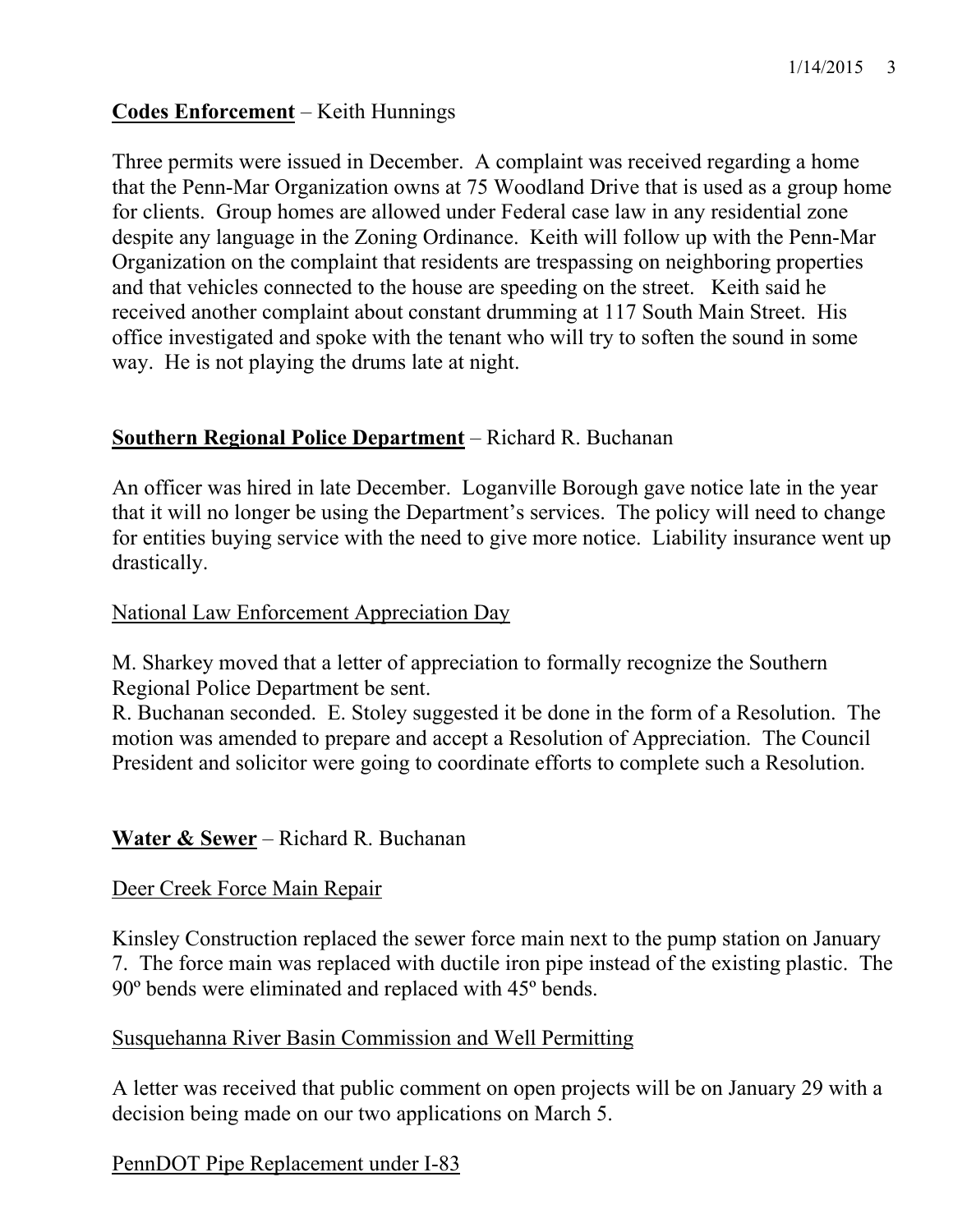PennDOT is preparing to bid the pipe replacement project out that is near the Pumphouse wells. The Borough is to listed as an additional insured and the contractor is required to submit documentation on how the wellhead area will be protected based on DEP requirements. PennDOT will send the Borough an emergency response plan. Supt. Sweitzer has the PennDOT contact information.

## Grease Trap Issues

Supt. Sweitzer is having issues with a restaurant owner not following the proper procedures. Council gave its support to Supt. Sweitzer to pursue corrective issues including billing for time, materials, and a fine, if necessary. The owner of the shopping center may need to get involved.

# **Public Roads & Lighting** – Michael G. Sharkey

Mount Airy Road Traffic Redesign

Gary Tipton of PennDOT will meet with Supt. Sweitzer on January 20 at the site.

## Route 851 and I-83 Redesign/Exit 4 Meeting

An engineering firm submitted a diverging diamond drawing to Supt. Sweitzer and asked for utility markings. The meeting will be January 29 at 9:00 a.m. at the Shrewsbury Fire Hall. It appears that 120 feet of bridge will be replaced instead of the original 60 feet with a larger scope diverging diamond.

## **Public Lands, Buildings and Finance** – Christopher M. Skoglind

## 2014 Year End Actual to 2015 Budget

C. Skoglind handed out the 2014 year end actual to 2015 budget comparison.

## **ENGINEER'S REPORT**

## Southern Farms Phase II Sewer Lining

Video Pipe Services finished the lining project but there are numerous questions and concerns. When all issues are addressed, the entire project will be televised before final payment.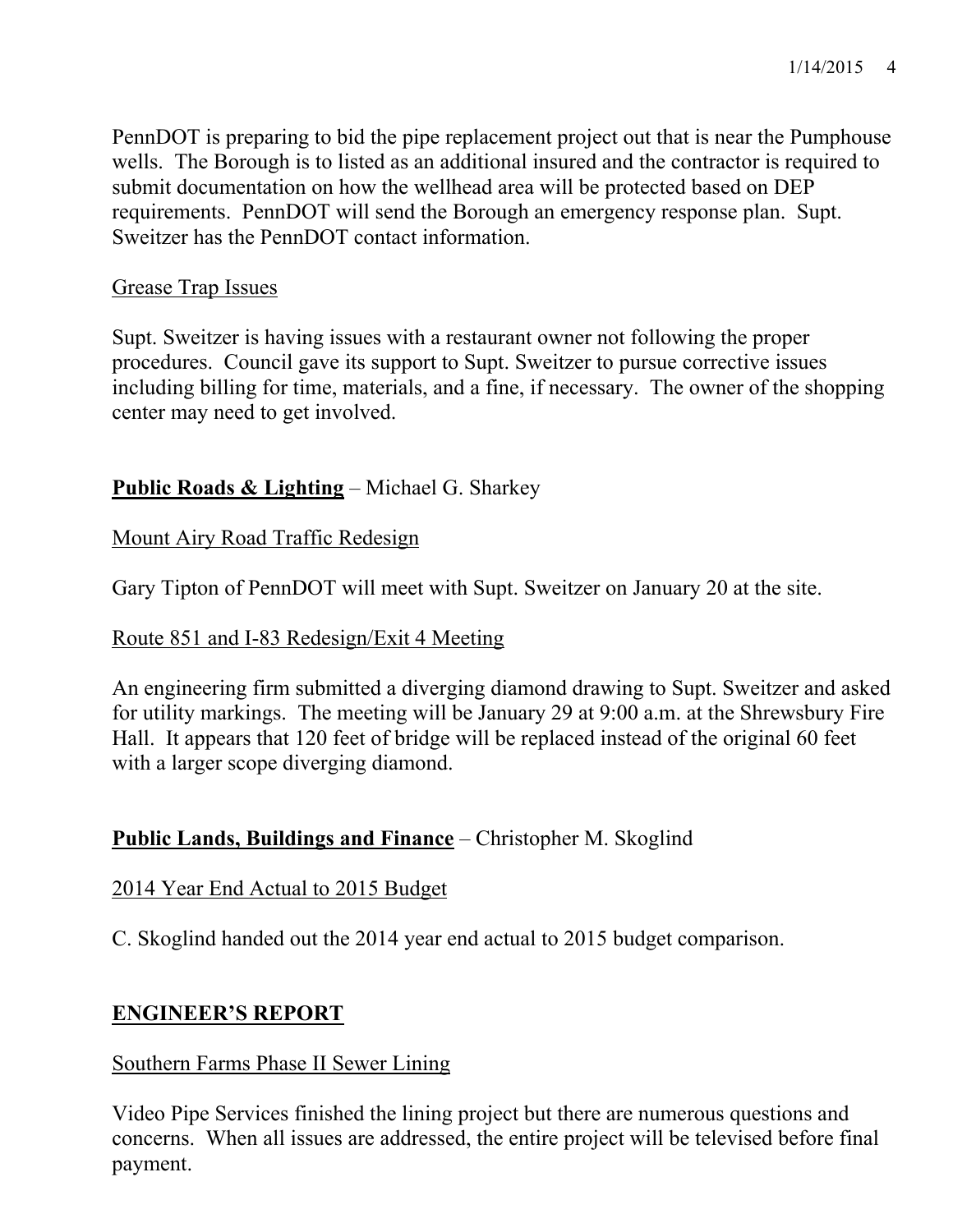## Johnson Controls

Eng. Lipinski received a traffic study from TRG for Route 851.

## **SOLICITOR'S REPORT**

#### AutoZone, 95 East Forrest Avenue

The developer stated AutoZone is concerned about the 13% grade. The developer was encouraged to work with AutoZone and to avoid further adjustments to grading, unless necessary, in which case further presentation to and approval from Council would have to be requested. Open items for the project continue to include wellhead issues and the appeal from the decision of the Zoning Hearing Board about them.

#### Dangerous Building Ordinance

The ordinance was revised to add language adding additional time for commencement or completion of work, upon good cause shown.

Sol. Rehmeyer was asked to advertise the ordinance for adoption.

#### Apple Tree Court Subdivision

Sol. Rehmeyer is working with the developer's attorney on the legal mechanics and maintenance of the storm water drainage area.

#### 2015 Bid Threshold

Contracts or purchases greater than \$10,500.00 and less than \$19,400.00 require three telephonic quotations. Contracts or purchases greater than \$19,400.00 require a formal public bidding process.

## Heathcote Glen – Township

Sol. Rehmeyer said Phil Robinson called him to say there may be two additional lots in this phase and he would like to connect them to the public water. Phil was told to submit the request to the Borough, with documentation in support of it.

## **Public Safety, Welfare and Personnel** – Fred W. Arbogast